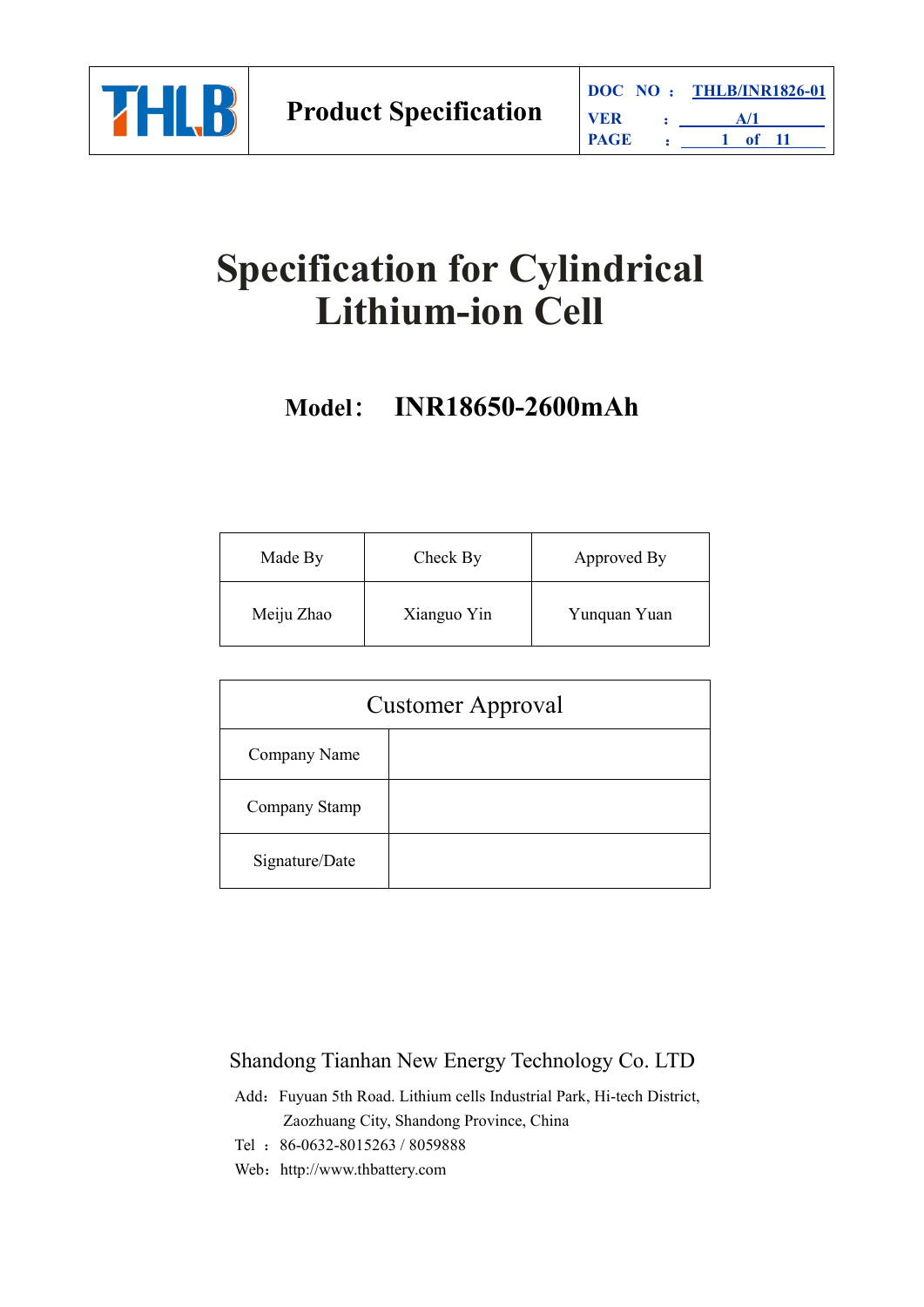

#### **Document revision CV**

| <b>VER</b> | <b>Revised content</b>                                                                                                                                                                                                                                                                                                                            | <b>Revised page</b> | <b>Date</b> |
|------------|---------------------------------------------------------------------------------------------------------------------------------------------------------------------------------------------------------------------------------------------------------------------------------------------------------------------------------------------------|---------------------|-------------|
| A/0        | Publication                                                                                                                                                                                                                                                                                                                                       | NO                  | NO          |
| A/1        | 1. Article 3 Major Technical Parameters: Add the<br>item of Max. Pulse discharge current;<br>2. Article 6 Safety performance: Add test method<br>sources, update forced discharge, overcharge, free<br>fall test methods, and delete the test item of<br>seawater immersion;<br>3. Article 8 Transportation: Revised the transport<br>conditions. | P4、P7、P8            | 2021.08.30  |
|            |                                                                                                                                                                                                                                                                                                                                                   |                     |             |
|            |                                                                                                                                                                                                                                                                                                                                                   |                     |             |
|            |                                                                                                                                                                                                                                                                                                                                                   |                     |             |
|            |                                                                                                                                                                                                                                                                                                                                                   |                     |             |
|            |                                                                                                                                                                                                                                                                                                                                                   |                     |             |
|            |                                                                                                                                                                                                                                                                                                                                                   |                     |             |
|            |                                                                                                                                                                                                                                                                                                                                                   |                     |             |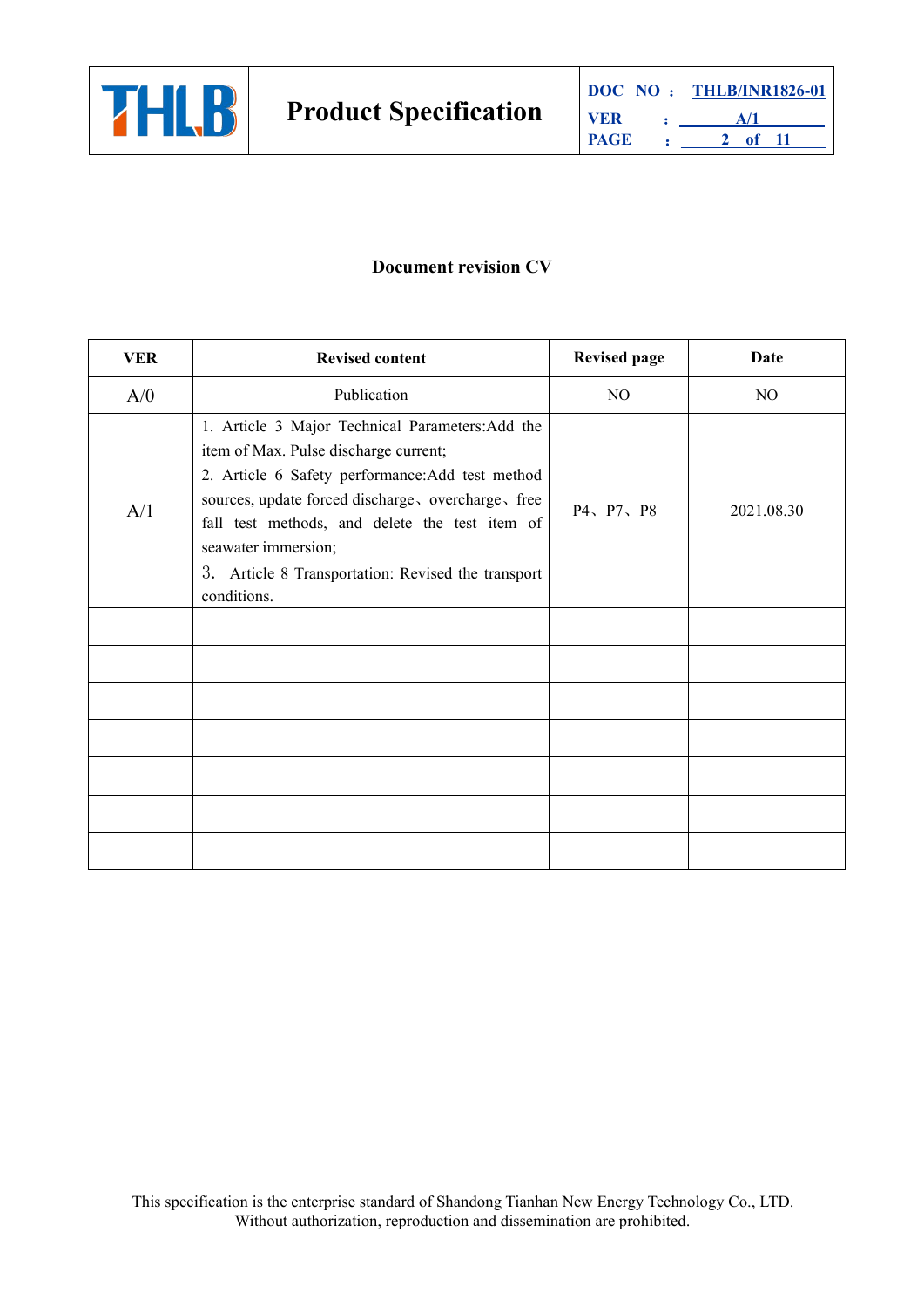

### Abstract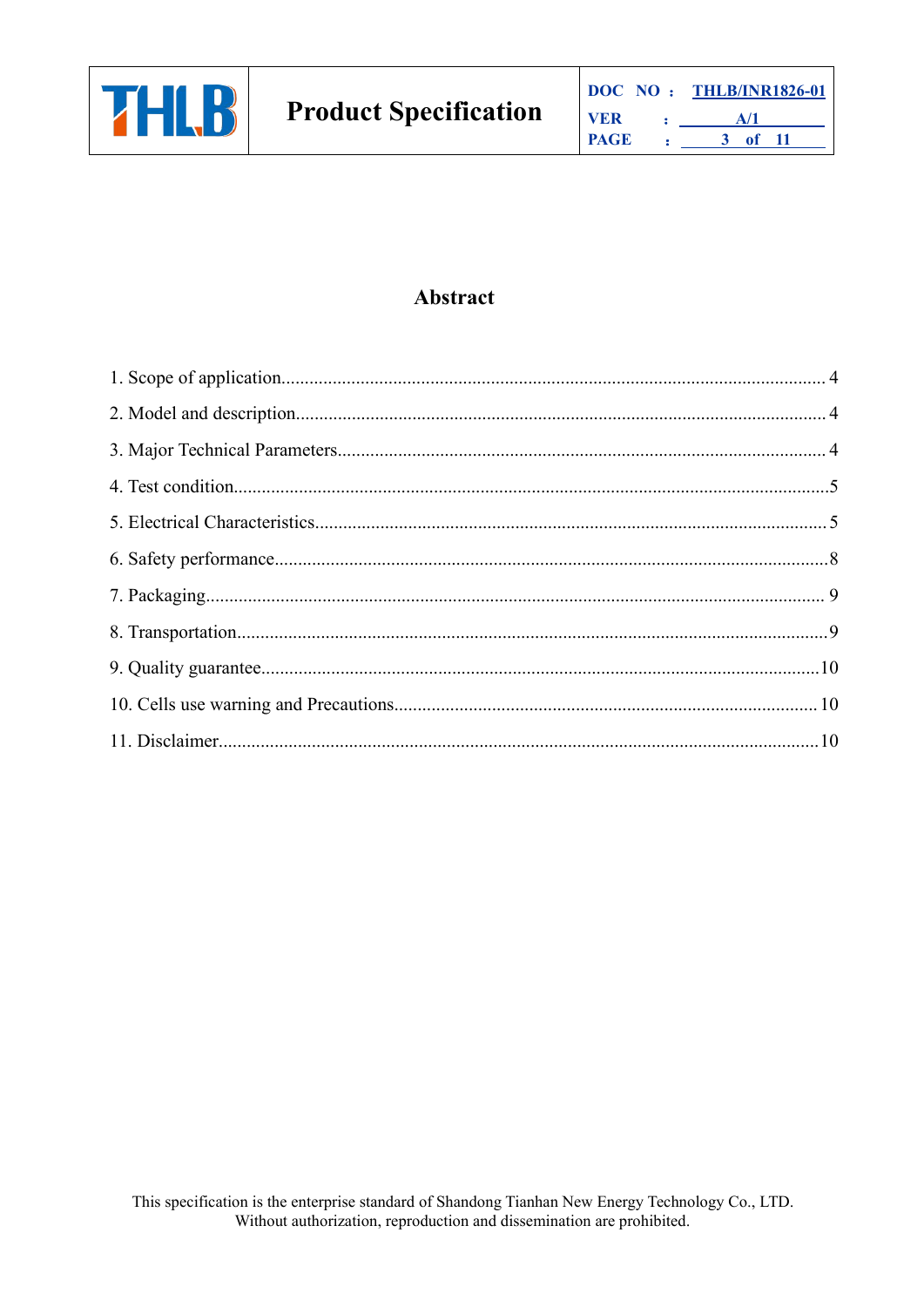

#### <span id="page-3-0"></span>**1. Scope of application**

This specification specifies the technical requirements, test methods and precautions for the cylindrical lithium-ion cell manufactured by Shandong Tianhan New Energy Technology Co., LTD.

#### <span id="page-3-1"></span>**2. Model and description**

- **2.1** Description: the cylindrical lithium-ion cell
- **2.2** Model: INR18650-2600mAh

#### <span id="page-3-2"></span>**3. Major Technical Parameters**

| N <sub>O</sub> | <b>Item</b>                          | <b>Specifications</b>                                                             |                   | <b>Note</b>                      |
|----------------|--------------------------------------|-----------------------------------------------------------------------------------|-------------------|----------------------------------|
|                |                                      | Nominal capacity                                                                  | 2600 mAh          | 0.2C                             |
| 3.1            | Capacity                             | Minimum Capacity                                                                  | 2550 mAh          | 0.2C                             |
| 3.2            | Alternating Internal Resistance      | Max                                                                               | $25m\Omega$       | AC 1 kHZ                         |
| 3.3            | Nominal Voltage                      |                                                                                   | 3.6V              |                                  |
| 3.4            | Charging Voltage                     |                                                                                   | $4.20\pm0.05$ V   |                                  |
|                | <b>Standard Charge Conditions</b>    | Current                                                                           | 0.5C(1300 mA)     |                                  |
| 3.5            | (Constant current charging and       | Voltage                                                                           | 4.20V             | $25^{\circ}$ C $\pm 2^{\circ}$ C |
|                | then constant voltage charging)      | Cut-off Current                                                                   | $52 \pm 5mA$      | 0.02C                            |
|                |                                      | 0°C≤T≤5°C                                                                         | 0.1C(260 mA)      |                                  |
| 3.6            | Max Charging Current                 | 5°C≤T≤15°C                                                                        | 0.2C(520mA)       |                                  |
|                |                                      | 15°C≤T≤55°C                                                                       | 0.5C(1300 mA)     |                                  |
|                | <b>Standard Discharge Conditions</b> | Current                                                                           | 0.5C(1300 mA)     | $25^{\circ}$ C $\pm 2^{\circ}$ C |
| 3.7            | (Constant Current Discharge)         | Cut-off Voltage                                                                   | $2.75 \pm 0.05 V$ |                                  |
|                |                                      | -20°C≤T≤5°C                                                                       | 0.5C(1300 mA)     |                                  |
| 3.8            | Max. Continuous Discharge<br>Current | 5°C≤T≤45°C                                                                        | 3C (7800mA)       |                                  |
|                |                                      | 45°C≤T≤60°C                                                                       | 1C (2600 mA)      |                                  |
| 3.9            | Max. Pulse Discharge Current         |                                                                                   | 13A(5s)           |                                  |
| 3.10           |                                      | Charge                                                                            | $0\sim$ 55°C      |                                  |
|                | Working Temperature                  | Discharge                                                                         | $-20 - 60$ °C     |                                  |
|                |                                      | 1 month                                                                           | $-20 - 60$ °C     |                                  |
| 3.11           | Storage Temperature                  | 3 months                                                                          | $-20 - 40$ °C     |                                  |
|                |                                      | 12 months                                                                         | $-20 - 20$ °C     |                                  |
| 3.12           | Weight                               |                                                                                   | $\leq 48g$        |                                  |
|                | Dimension                            | Height                                                                            | $65.2 \pm 0.3$ mm |                                  |
| 3.13           |                                      | Diameter                                                                          | $18.3 \pm 0.2$ mm | Figure 1                         |
| 3.14           | Appearance                           | No rupture, no scratch, no deformation, no stain,<br>no electrolyte leakage, etc. |                   |                                  |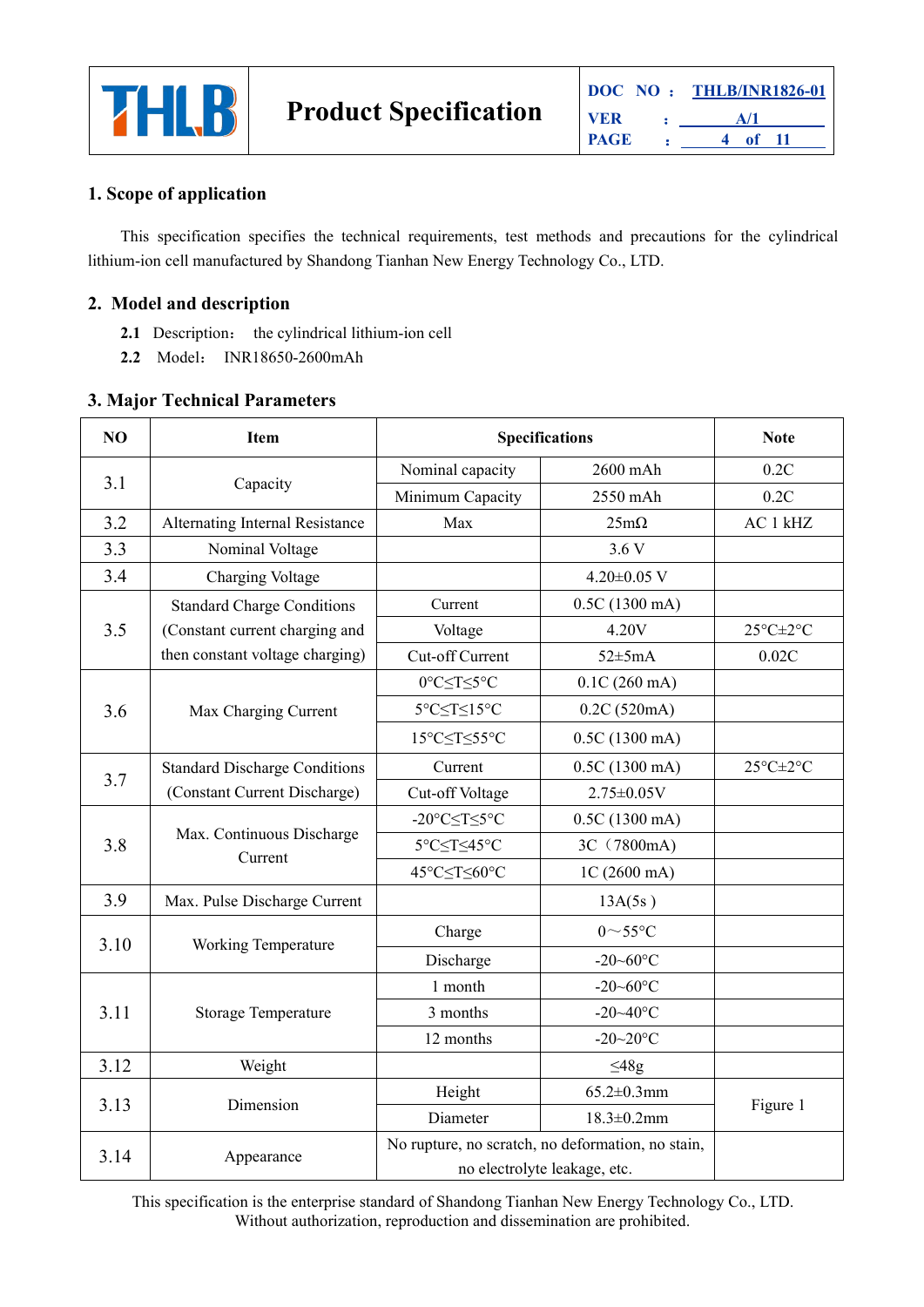

Figure 1: Schematic drawing of appearance and dimensions (unit: mm)



#### <span id="page-4-0"></span>**4. Test condition**

#### **4.1 Standard test condition**

If there is no special requirement, the product test conditions in this specification book are temperature: 25°C±2°C, humidity: 65%±20% RH.

#### **4.2 Charge method**

Standard charging means that under the condition that the ambient temperature is  $25^{\circ}C\pm2^{\circ}C$ , charging is firstly done at a constant current of 0.5C to 4.20V, and then charging is stopped at a constant voltage of 4.20V until the current is less than  $0.02C$ .

| NO  | <b>Test item</b>                              | <b>Test method</b>                                                                                                                                                                                                                                 | <b>Standard</b>                                                                |
|-----|-----------------------------------------------|----------------------------------------------------------------------------------------------------------------------------------------------------------------------------------------------------------------------------------------------------|--------------------------------------------------------------------------------|
| 5.1 | Capacity                                      | The cells is charged according to 4.2 method and discharged<br>to 2.75V with 0.2C current, and record the discharge capacity.                                                                                                                      | $\geq$ 2550mAh                                                                 |
| 5.2 | Discharge<br>performance at<br>different rate | After the cells is charged according to 4.2 method, the cells is<br>discharged to 2.75V with the current of 0.5C, 1C, 2C, 3C and<br>5C, and the percentage of discharge capacity is measured.<br>$(0.5C/0.5C, 1C/0.5C, 2C/0.5C, 3C/0.5C, 5C/0.5C)$ | $0.5C = 100\%$<br>$1C \geq 95\%$<br>$2C \geq 90\%$<br>$3C \geq 88\%$<br>5C≥85% |

#### <span id="page-4-1"></span>**5. Electrical Characteristics**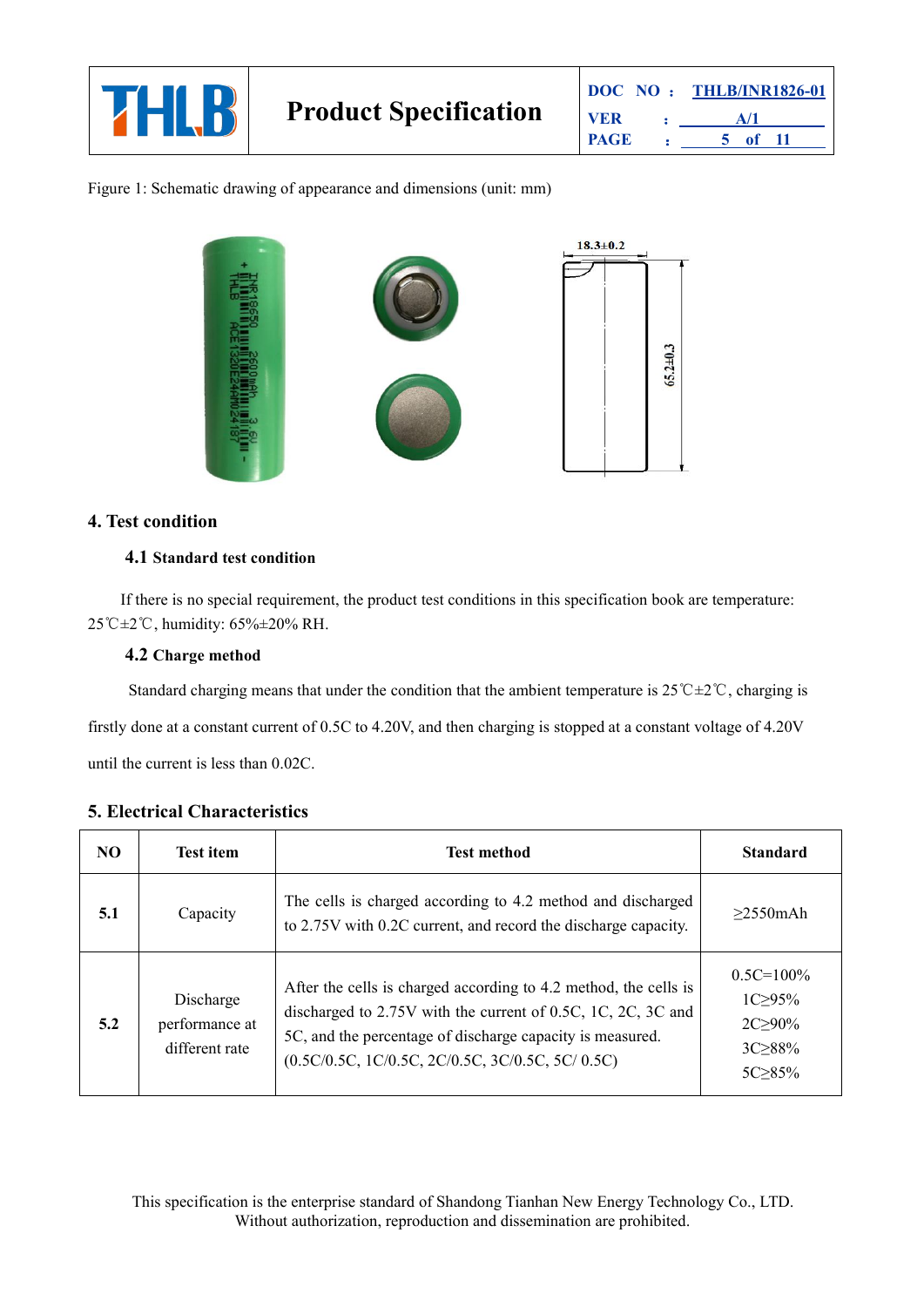

| 5.3 | Discharge<br>performance at<br>different<br>temperatures                         | After the cells is charged according to the 4.2 method, the<br>cells is stored at -20 °C, -10 °C and 0 °C for 12h, and<br>discharged to 2.5V at 0.5C current. Stored at 25℃ and 60℃<br>for 5h and and discharged to 2.75V at 0.5C current; Measure<br>the percentage of discharge capacity. $(-20^{\circ}C/25^{\circ}C)$ ,<br>-10°C/25°C, 0°C/25°C, 25°C/25°C, 60°C/25°C)                                                                                                                                                                    | $25^{\circ}$ C=100%<br>$-20^{\circ}$ C $\geq 60\%$<br>$-10^{\circ}$ C $\geq$ 70%<br>$0^{\circ}$ C $\geq$ 80%<br>60°C≥95% |
|-----|----------------------------------------------------------------------------------|----------------------------------------------------------------------------------------------------------------------------------------------------------------------------------------------------------------------------------------------------------------------------------------------------------------------------------------------------------------------------------------------------------------------------------------------------------------------------------------------------------------------------------------------|--------------------------------------------------------------------------------------------------------------------------|
| 5.4 | Charge retention<br>and capacity<br>recovery ability at<br>normal<br>temperature | The initial capacity of the cells is measured. After charging<br>according to 4.2 method, the cells is stored at room<br>temperature for 28 days, and then discharged at 0.5C current<br>to 2.75V to measure the capacity. After charging in accordance<br>with 4.2, discharge to 2.75V with 0.5C current and measure<br>the recovery capacity.                                                                                                                                                                                              | Storage capacity<br>$\geq 92\%$<br>Recovery capacity<br>$\geq 95\%$                                                      |
| 5.5 | Charge retention<br>and capacity<br>recovery ability at<br>high temperature      | The initial capacity of the cells was measured. After charging<br>according to the 4.2 method, the cells was stored at 60 °C $\pm$<br>$2^{\circ}$ C for 7 days, and then set aside at room temperature for 5<br>hours. Then, the cells was discharged to 2.75V with a current<br>of 0.5C, and the capacity was measured.After charging in<br>accordance with 4.2 method, discharge with 0.5C current to<br>2.75V, and measure the recovery capacity.                                                                                         | Storage capacity<br>$\geq 92\%$<br>Recovery capacity<br>$\geq 95\%$                                                      |
| 5.6 | Storage<br>performance                                                           | After the cells is charged according to the 4.2 method, after<br>discharging with 1C current for 30min, the cells is stored at<br>45 °C $\pm$ 2 °C for 28 days, and then stored at room temperature<br>for 5 hours. After charging according to the 4.2 method, the<br>cells is discharged with 0.5C current to 2.75V, and the<br>discharge capacity is measured.                                                                                                                                                                            | Recovery capacity<br>$>90\%$                                                                                             |
| 5.7 | Cycle life                                                                       | Stand for 10min after charging according to 4.2 method;<br>Discharge with 1C current to 2.75V, complete a cycle, and<br>stand for 10min; Repeat the steps above. When the discharge<br>capacity is less than 70% of the initial capacity, the life is<br>terminated.<br>Stand for 10min after charging according to 4.2 method;<br>Discharge with 3C current to 2.75V, complete a cycle, and<br>stand for 10min; Repeat the steps above. When the discharge<br>capacity is less than 70% of the initial capacity, the life is<br>terminated. | 0.5C charge /1C<br>discharge cycle<br>$\geq$ 1000 cycles<br>0.5C charge /3C<br>discharge cycle<br>$\geq$ 600 cycles      |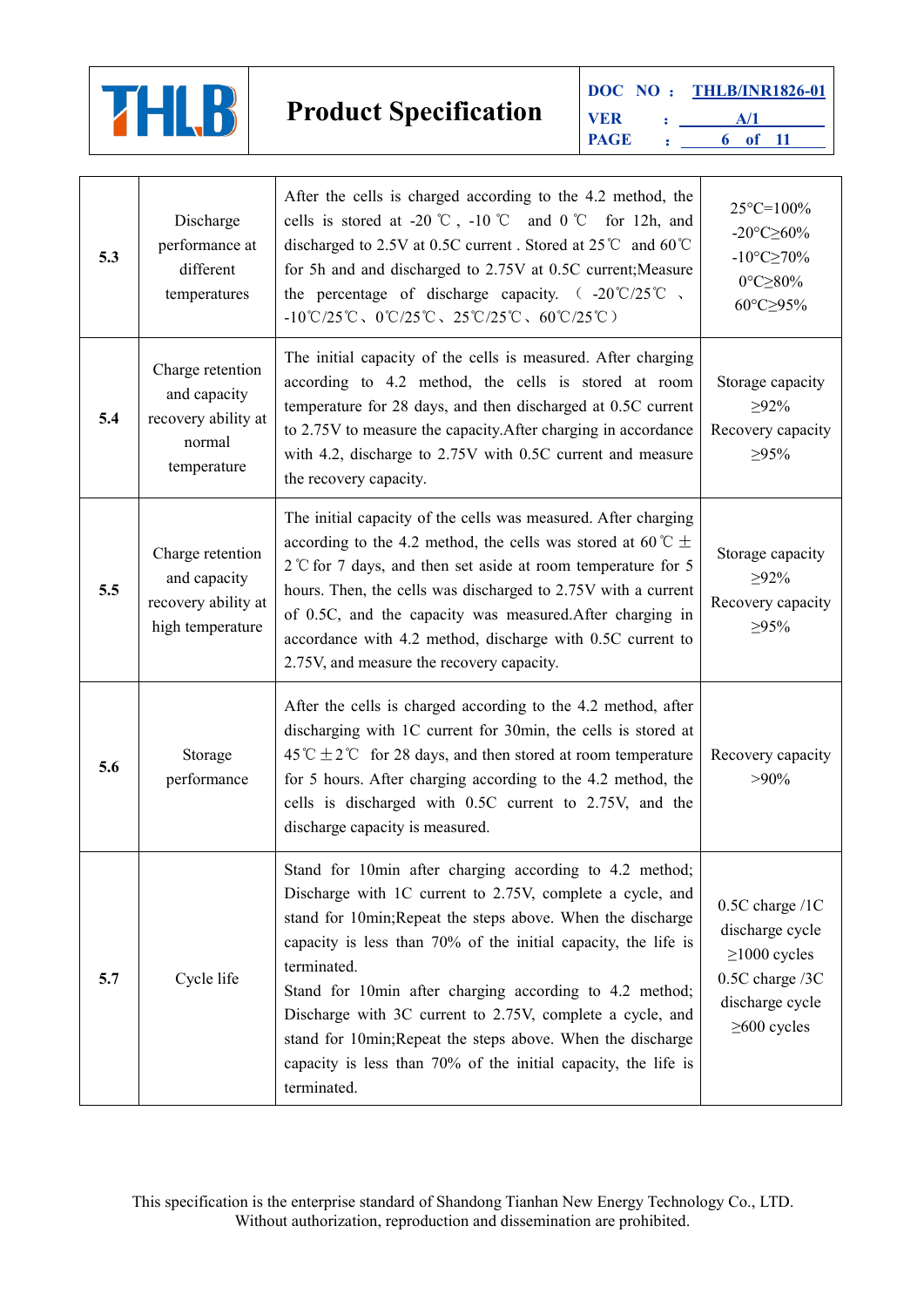



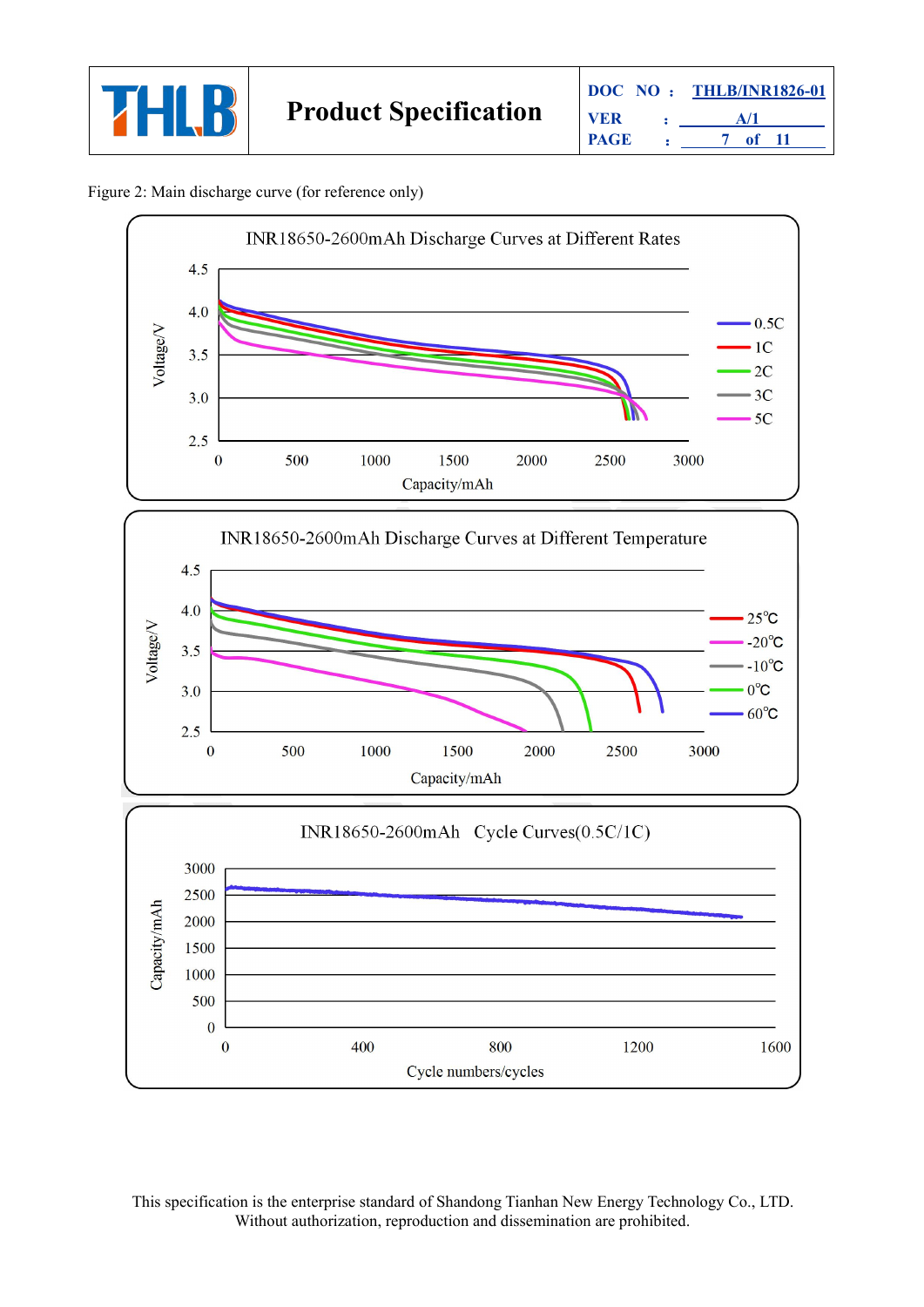



#### <span id="page-7-0"></span>**6. Safety performance**

The following tests shall be carried out under forced exhaust conditions and explosion-proof measures. Before the test, all batteries shall be charged according to 4.2 method, and the following tests shall be carried out after 24h of use:

| NO  | <b>Test item</b>    | <b>Test method</b>                                                                                                                                                                                                             | <b>Standard</b>          | NO            |
|-----|---------------------|--------------------------------------------------------------------------------------------------------------------------------------------------------------------------------------------------------------------------------|--------------------------|---------------|
| 6.1 | Forced<br>discharge | The battery to be discharged with standard discharging<br>Condition(discharged to 2.75V with 0.5C current),<br>Inverse charge current =1C; time $\geq 90$ mins.                                                                | No explosion,<br>no fire | IEC62133      |
| 6.2 | Overcharge          | The battery to be discharged with standard discharging<br>Condition(discharged to 2.75V with 0.5C current), then<br>charge at constant current of 3C to 10V (or charge at 3C<br>for 90mins)                                    | No explosion,<br>no fire | <b>UL1642</b> |
| 6.3 | Short circuit       | The cells positive and negative electrode short circuit,<br>with the external circuit the total resistance is $80 \pm 20$ m<br>$\Omega$ . When the cells voltage drops to 0.1V, the test is over.                              | No explosion,<br>no fire | <b>UL1642</b> |
| 6.4 | Thermal<br>abuse    | Put the cells into the electric blast drying oven for<br>heating, and the temperature rose to $130 \pm 2^{\circ}$ at a rate<br>of $5^{\circ}$ C/min, and kept for 30 minutes.                                                  | No explosion,<br>no fire | <b>UL1642</b> |
| 6.5 | Extrusion<br>test   | The cells is squeezed between two planes with a pressure<br>force of $13KN \pm 1KN$ . Discharge pressure when the<br>extrusion pressure reaches the maximum or the cells<br>voltage drops sharply to 1/3 of the cells voltage. | No explosion,<br>no fire | UL1642        |
| 6.6 | Heavy<br>impact     | The cells was placed on a flat surface and a rod with a<br>diameter of 15.8mm was placed in the center of the cells,<br>with a weight of 9.1kg falling on the sample from a<br>height of $610 \pm 25$ mm.                      | No explosion,<br>no fire | <b>UL1642</b> |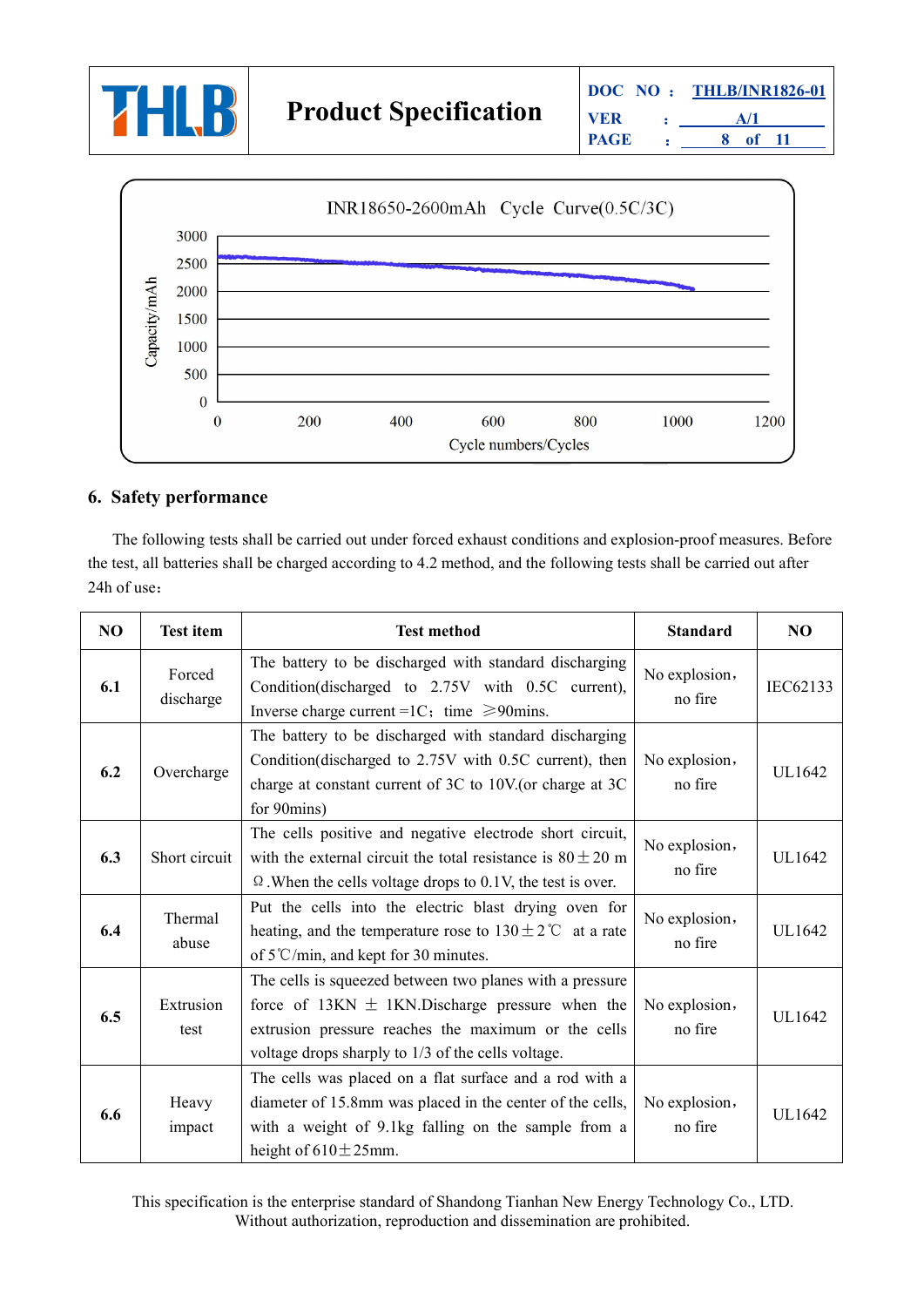

| 6.7  | Low<br>atmospheric<br>pressure | The cells was placed in a low-pressure box, and the air<br>pressure in the test box was adjusted to 11.6kPa. The<br>temperature was room temperature, and the cells was<br>allowed to stand for 6H.                                                                                                                      | No explosion,<br>No fire,<br>No leakage | UL1642   |
|------|--------------------------------|--------------------------------------------------------------------------------------------------------------------------------------------------------------------------------------------------------------------------------------------------------------------------------------------------------------------------|-----------------------------------------|----------|
| 6.8  | Free fall                      | The cells dropped freely from a height of 1.5m onto the<br>concrete floor or metal floor. The positive and negative<br>end faces of the cells fell once each, and the cylinder fell<br>twice, for a total of four times. After the experiment, the<br>cells was placed for 24h, and then the appearance was<br>observed. | No explosion,<br>no fire                | IEC62133 |
| 6.9  | Vibration                      | The cells vibrates with a sinusoidal vibration amplitude<br>of 0.8mm, the vibration frequency range is 10Hz~55Hz,<br>and the frequency change rate is 1Hz/min. Vibration<br>along X, Y, Z three directions, each direction vibration<br>$90 \pm 5$ min.                                                                  | No explosion,<br>No fire,<br>No leakage | UL1642   |
| 6.10 | Temperature<br>cycle           | The cells was used at $75 \pm 2^{\circ}$ C for 6h; The temperature<br>was set at $-40 \pm 2$ ° C for 6h, and the maximum interval<br>between the two extremes was 30min. After 10 cycles,<br>the cells shall be tested after being put aside for 24h.                                                                    | No explosion,<br>No fire,<br>No leakage | UN38.3   |

#### <span id="page-8-0"></span>**7. Packaging**

**7.1** Cells packing: 100 cells per box, 4 boxes per box, 400 cells in total, Outer box size :  $455*232*172$  mm .

**7.2** The cells packing case shall be marked with the product name, model, nominal voltage, quantity, gross weight, date of manufacture and the corresponding grade of internal resistance and capacity.

Figure 3: cells packaging structure diagram



#### <span id="page-8-1"></span>**8. Transportation**

Shipping lithium batteries in the transportation process shall not be subject to severe mechanical impact, exposure, rain, not upside down; Handling process should be handled gently, strictly prevent throwing, rolling and heavy pressure.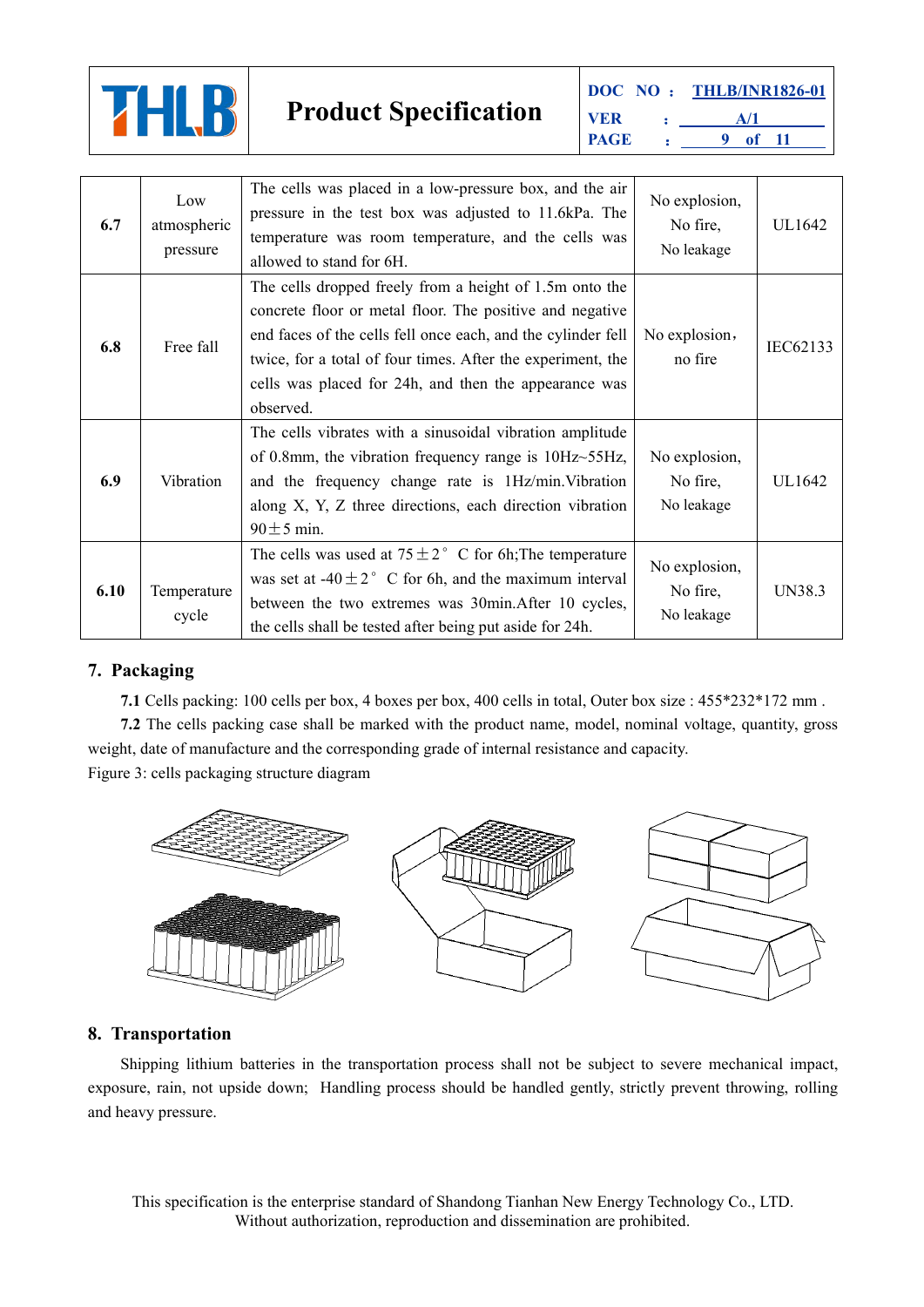

#### <span id="page-9-0"></span>**9. Quality guarantee**

In 12 months from the date of shipment, any quality problem that is confirmed to be caused by process and not by misuse shall be resolved by the manufacturer. Beyond this deadline, the cells quality problem caused by misuse by customers is not the reason of production process. Tianhan company does not promise to replace the cells for free.

**9.1** Tianhan shall not assume any responsibility for the problems caused by violation of the safety rules.

**9.2** Tianhan shall not take any responsibility for the problems caused by the combination of the circuit, cells pack and charger.

**9.3** Defective batteries produced by customers in the cells assembly process after shipment shall not be included in the scope of quality assurance.

#### <span id="page-9-1"></span>**10. Cells use warning and Precautions**

To prevent possible leakage, heating and explosion of the cells, please pay attention to the following precautions:

 $\rightarrow$ Before using the new cells or using the cells for the first time after long-term storage, please use a special charger to fully charge the cells before using;

→Do not disassemble, open, crush, bend, deform, Pierce or break;

→Do not modify, do not insert external objects into batteries, do not immerse or expose in water or other liquids, and stay away from fires, explosives and other hazards;

 $\rightarrow$ Do not short-circuit the cells and do not allow metal or other conductors to contact the cells terminal;

 $\rightarrow$ Do not drop the host or cells, if the host or cells dropped accidentally, users suspect that the cells is damaged, should find the service center for inspection;

 $\rightarrow$  Changing cell shall be completed by the cells supplier or equipment supplier, and the user cannot replace the cells by himself.

 $\rightarrow$ The cells can be replaced with a cells that has been certified as standard. Uncertified batteries may cause fire, explosion, or other hazards;

→Avoid cells storage for a long time, because safety issues may arise when batteries that have been left unused for a long time are recharged

→If the cells leaks, do not allow the cells to come into contact with the skin or eyes. If contact occurs, flush the contact area with plenty of water or seek medical attention.

 $\rightarrow$ Children using batteries should be monitored and seek medical attention if they are swallowed.

→Under no circumstances shall the cell be removed;Removing the cell can cause an internal short circuit that can cause fire and other problems;

 $\rightarrow$ Under no circumstances shall the cells be burned or put in the fire, otherwise it will cause the cells to burn;

 $\rightarrow$ Do not remove the sleeve of the cells;

 $\rightarrow$ Do not mix our batteries with other brands of batteries or different types of batteries.

 $\rightarrow$ Do not mix old and new batteries, which may cause overdischarge;

 $\rightarrow$ Dispose of discarded batteries according to local regulations.

#### <span id="page-9-2"></span>**11. Disclaimer**

Shandong Tianhan New Energy Technology Co., Ltd. shall not be responsible for any accident caused by